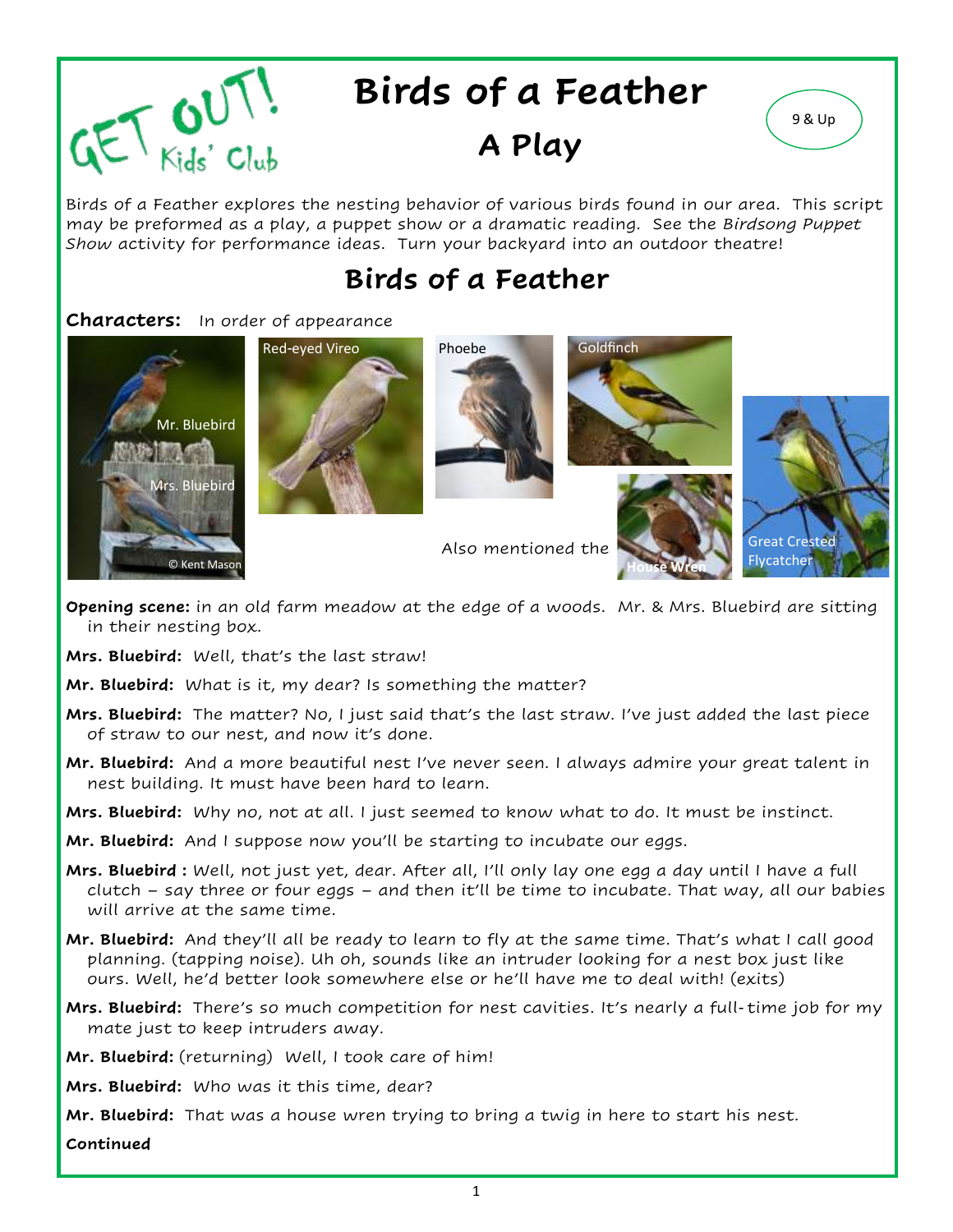### **Birds of a Feather** *continued*

- **Mrs. Bluebird:** The idea! Do the male house wrens build the nests instead of the females?
- **Mr. Bluebird:** Not really. The males start nests of twigs wherever they can find a good cavity. When the female comes along, she'll pick one of his nests and then rebuild it to suit herself. She adds feathers and grasses and even spider egg cases.
- **Mrs. Bluebird:** Such clutter!
- **Mr. Bluebird:** Some birds put all kinds of things into their nests, like hair, bark, spider silk. Why, the Great Crested Flycatcher often puts in a snake skin!
- **Mrs. Bluebird:** (shudders) Oooh! Makes my feathers stand on end. I think I need a bit of fresh air. Is the coast clear?
- **Mr. Bluebird:** All clear for take-off. (Mrs. Bluebird exits; Vireo enters)
- **Red-eyed Vireo:** Did I hear you mention spider silk-eo?
- **Mr. Bluebird:** Who are you? I haven't seen you in these parts before.
- **Vireo:** If you want to know me, dear-eo, then come a little near-eo. Look at my eyes, and not at my ear-eos!
- **Mr. Bluebird:** You've got red eyes hey, you must be the red-eyed vireo.
- **Vireo:** Hear, hear, hear-eo, I am a vireo! I'm not much to look at, but my nest is very dear-eo. I hang it from a branch with spider silk, and cover it with birch bark curl-eos.
- **Mr. Bluebird:** Sounds very fancy. You must hate to leave behind such a nice nest every fall.
- **Vireo:** Yes, I shed a tear-eo. But those old nests might have parasites in them. And, besides, after the winter, they're very mess-eo. It's better to start fresh-eo. So, cheerio, Mr. Blue, I must get right to work! (exits)
- **Mr. Bluebird:** Cheerio, Vireo. (Phoebe enters)
- **Mr. Phoebe:** Phoebe, Phoebe! Phoebe, Phoebe! Now where is she?
- **Mr. Bluebird:** Hello, are you looking for someone?
- **Phoebe:** Well, what do you think, buddy. I'm looking for my wife, Phoebe. Phoebe! I've got a great piece of real estate I want to show her.
- **Mr. Bluebird:** Not this real estate! This is my house!
- **Phoebe:** Hey, don't get all ruffled, Feathers! I'm not looking for a cavity. We phoebes build our nests on ledges – in barns, on houses, and if we're really lucky, we get a spot under a bridge.
- **Mr. Bluebird:** I've heard you called "bridge birds."
- **Phoebe:** Sure, and it's not because we play a lot of cards!
- **Mr. Bluebird:** How do you phoebes get your nests to stay up there?
- **Phoebe:** Oh, that's easy. We start with a little mud. Dries hard as cement and sticks like glue.
- **Mr. Bluebird:** I've heard of birds using mud for nest-building like robins and wood thrushes.
- **Phoebe:** Don't forget barn swallows. Sometimes we build our nests on top of old swallows' nests, and sometimes they use ours. Hey, I'd better stake out my territory before someone else gets there first. Phoebe, Phoebe! (exits; goldfinch enters)
- **Mr. Goldfinch:** Potato chip, potato chip.
- **Mr. Bluebird:** Hello, Goldfinch. You don't seem to be busy defending a nest.

**Continued**